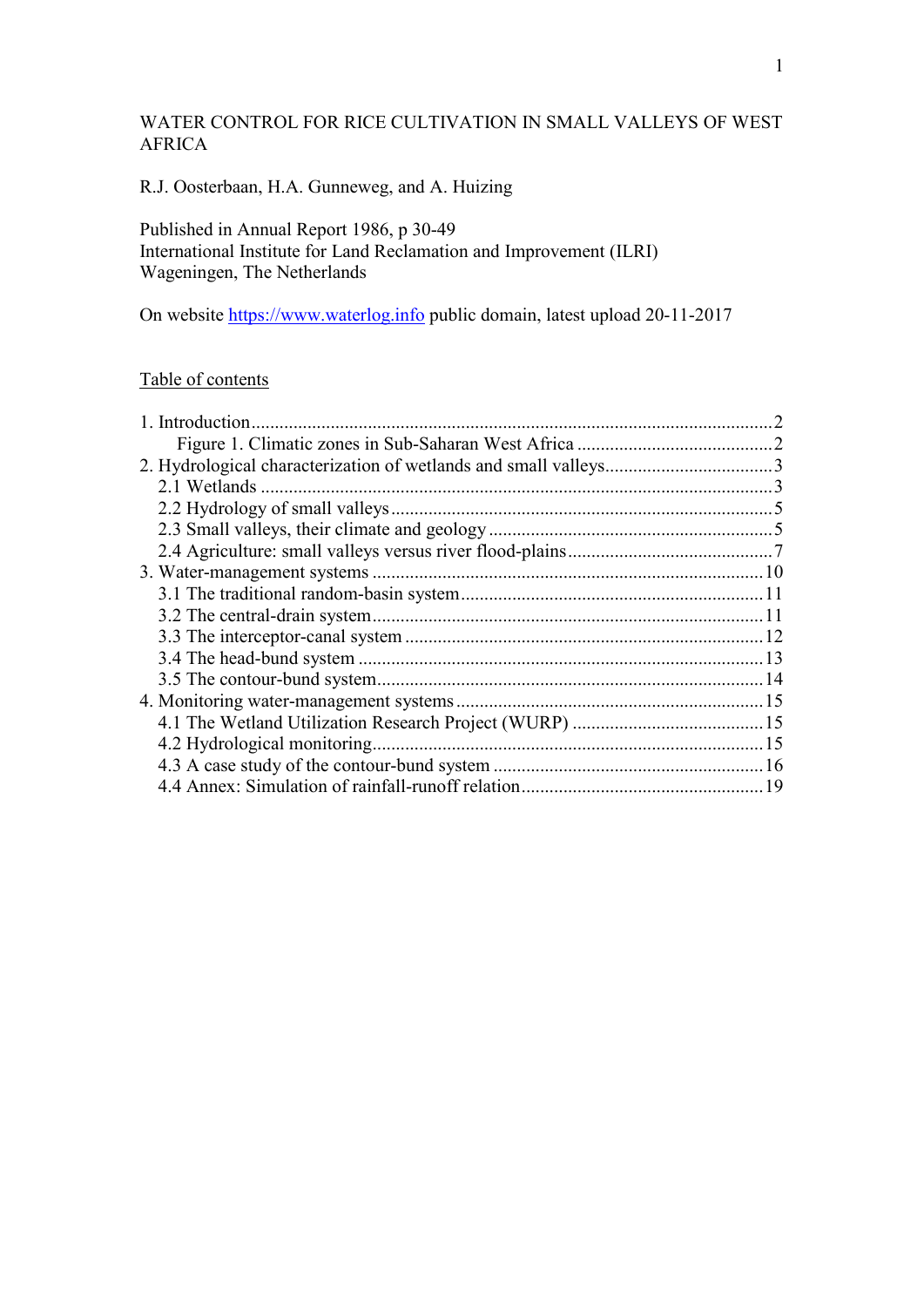### WATER CONTROL FOR RICE CULTIVATION IN SMALL VALLEYS OF WEST AFRICA

# **1. Introduction**

In many Sub-Saharan West African countries, self-sufficiency in rice decreased from almost 100% in 1950 to 60% in 1980. The shortage of rice and the large import of it has created official government interest in the intensified agricultural use of the small valleys in those countries. Of the small valleys of Sub-Saharan West Africa, those in the humid Equatorial Forest Zone and the sub-humid Guinea Savanna Zone (Figure 1) are suitable for the cultivation of rice. Of the total area of 2.2 million  $km^2$  in these zones, about 10% consist of small valleys. This indicates a huge potential for rice production (Photo 1).



*Figure 1. Climatic zones in Sub-Saharan West Africa*

The farming families in Sub-Saharan West Africa already make intensive use of most of the small valleys, although the valleys form only a minor part (less than 10%) of the total area farmed by a family. The emphasis of the farming system is on upland cropping. Nevertheless, cultivation in the valleys is an important part of the system, producing rice and vegetables during the rainy season, and vegetable only during the dry season.

 The present paddy yields are as a whole rather low (1.3 on/ha). The question arises: can the smallholder farms along the small valleys produce more rice? Answers to this question have to be sought in the mechanisms acting between:

- 1. Government policies and farmers' attitudes;
- 2. Marketing conditions and farmers' response;
- 3. Constraints to agricultural input:, labor and farm economics;
- 4. Agricultural intensification, and social or environmental disruptions.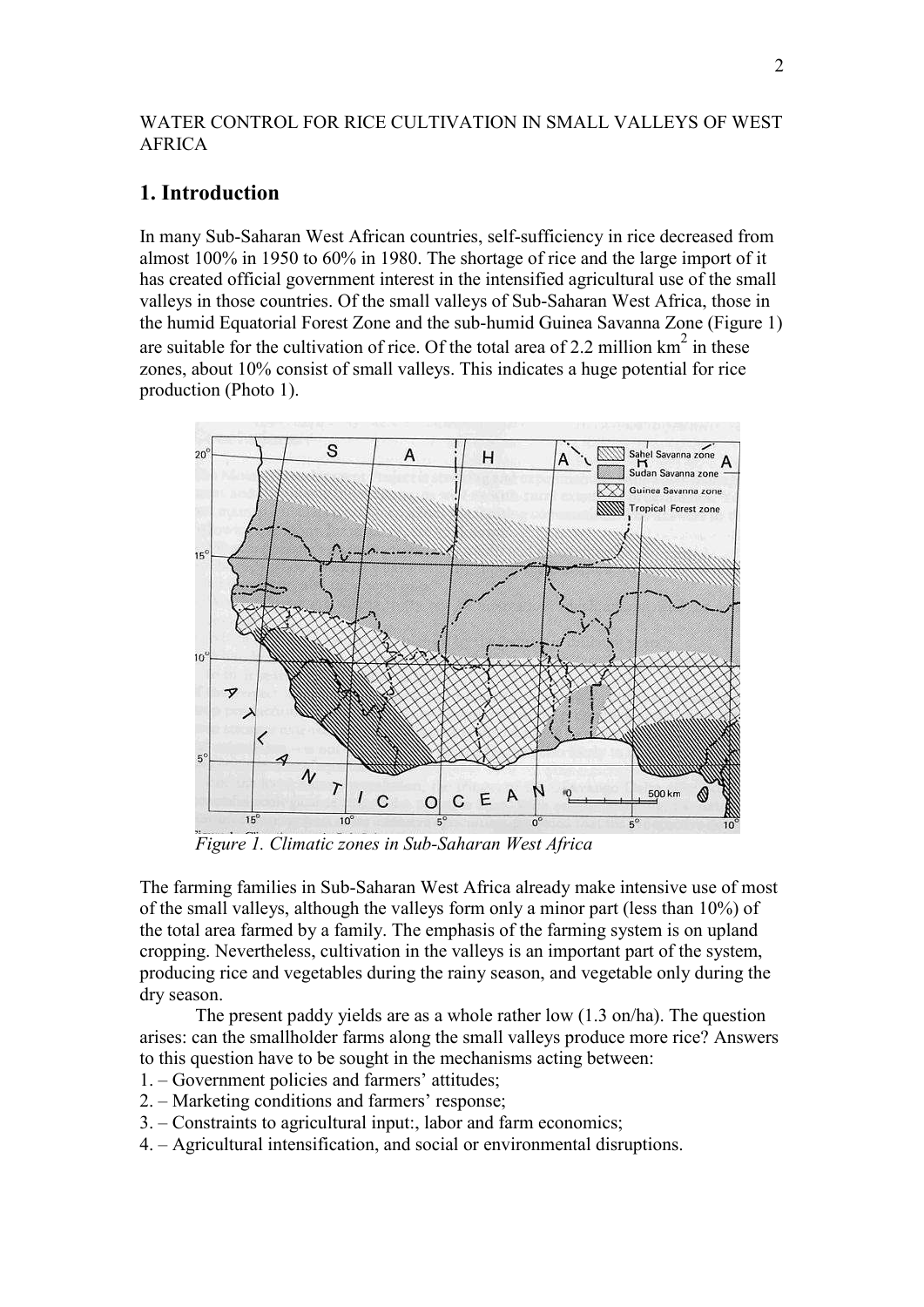

*Photo 1. A small valley, under rice, and its upland in the distance.*

In view of the decreasing self-sufficiency, it is obvious that the mechanisms as they act at present are not geared to enhancing rice production. For example one may ask the question: *are the rice imports increased as a result of the reduced production or is rice production reduced as a result of the imports*? Hence, if more rice is to be produced, these mechanisms will require adjustments.

 Among the technical adjustments that could be made is a better control of the water in the valleys. Whilst not claiming to give the final answer on how to grow more rice in the valleys, this article will discuss some possible ways to improve water control, because, without it, no production increase in productivity per ha is possible.

 At present, the farming communities make the greatest use they can of the small valleys by adapting their agricultural practices to the environmental and hydrological conditions prevailing in the valleys. Whether it will be feasible to introduce, on a large-scale, water-control measures that will change these conditions and still result in greater yields will depend on other adjustments in other of the above-mentioned mechanisms.

# **2. Hydrological characterization of wetlands and small valleys**

### **2.1 Wetlands**

In literature, we have found no consistent definitions of the different types of wetlands and of the place that small valleys occupy within them. Feeling the need for a provisional classification, we therefore differentiate between the following wetlands: 1. – Tidal/coastal plains with salty water;

2. Coastal river plains: estuaries and lower delta's, with moving zones of salty and fresh water under the influence of tidal movements and varying river discharges; 3. – Inland tidal river plains: higher parts of the estuaries and delta's with zones of fresh water only, but still under the influence of the tides;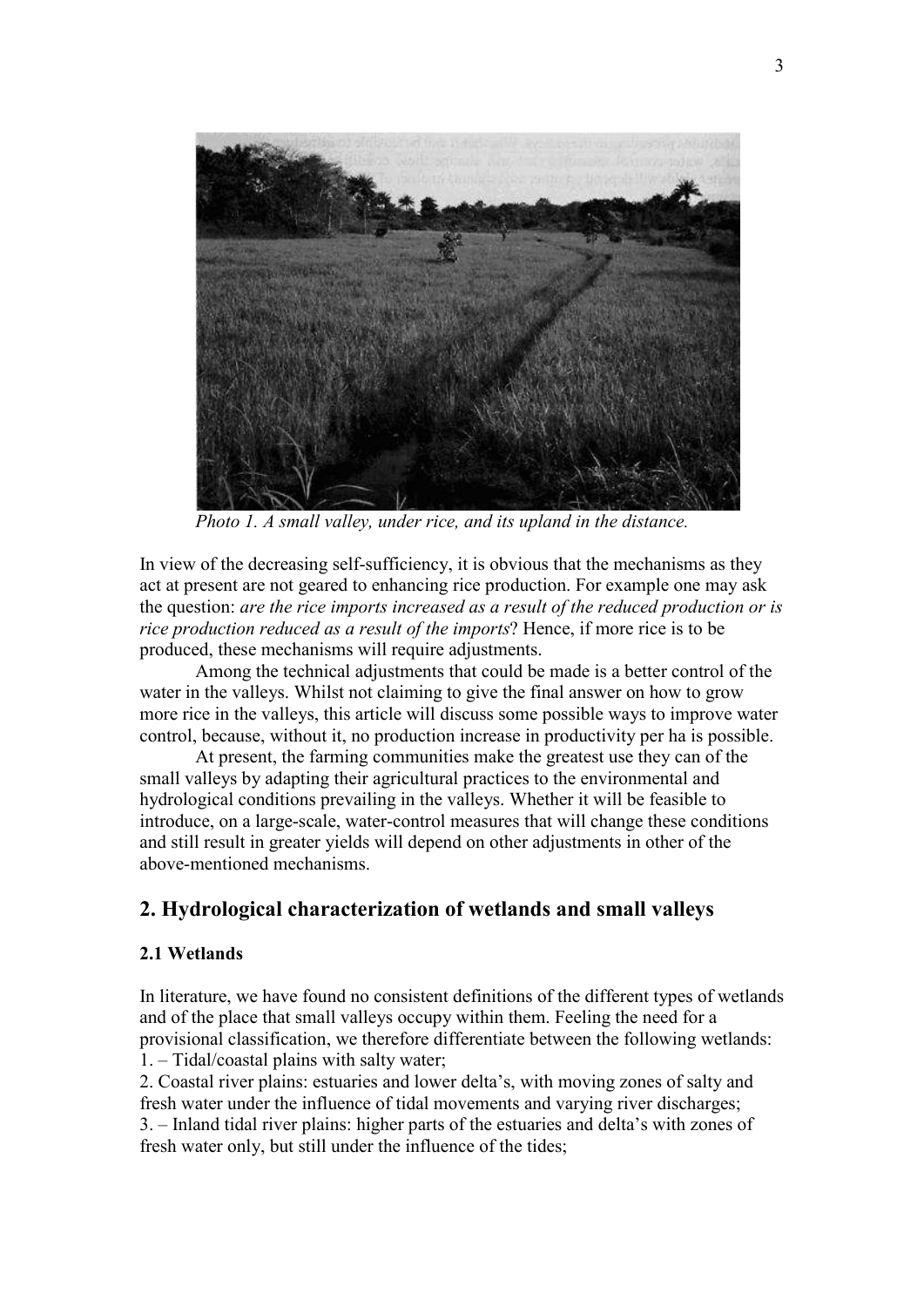4. – River flood plains: large river valleys, upper parts of coastal delta's, inland delta's, with zones of fresh water under the influence of rainfall and river discharge only;

5. – Dish-shaped inland depressions without distinct river courses, the wetland regime being mainly determined by rainfall, incoming surface runoff, and evaporation;

6. – Small valleys (often called "small inland valleys", although the term "inland" is not strictly necessary, as they are always in the interior). A still better denomination would be "upper valley reaches". In this article, however, we will continue to use the traditional term "small valleys".

Hydrologically, wetlands can be characterized by the relative importance of the following inflow factors (Figure 2):

- 1. Local rainfall retained in the wetlands;
- 2. Surface runoff from the bordering uplands;
- 3. Lateral seepage of groundwater from bordering uplands;
- 4. Upward seepage of deep groundwater originating from uplands;
- 5. Flooding by river water at high river stages;
- 6. Flooding by tidal water (fresh or salt).



*Figure 2. Water resources in wetlands*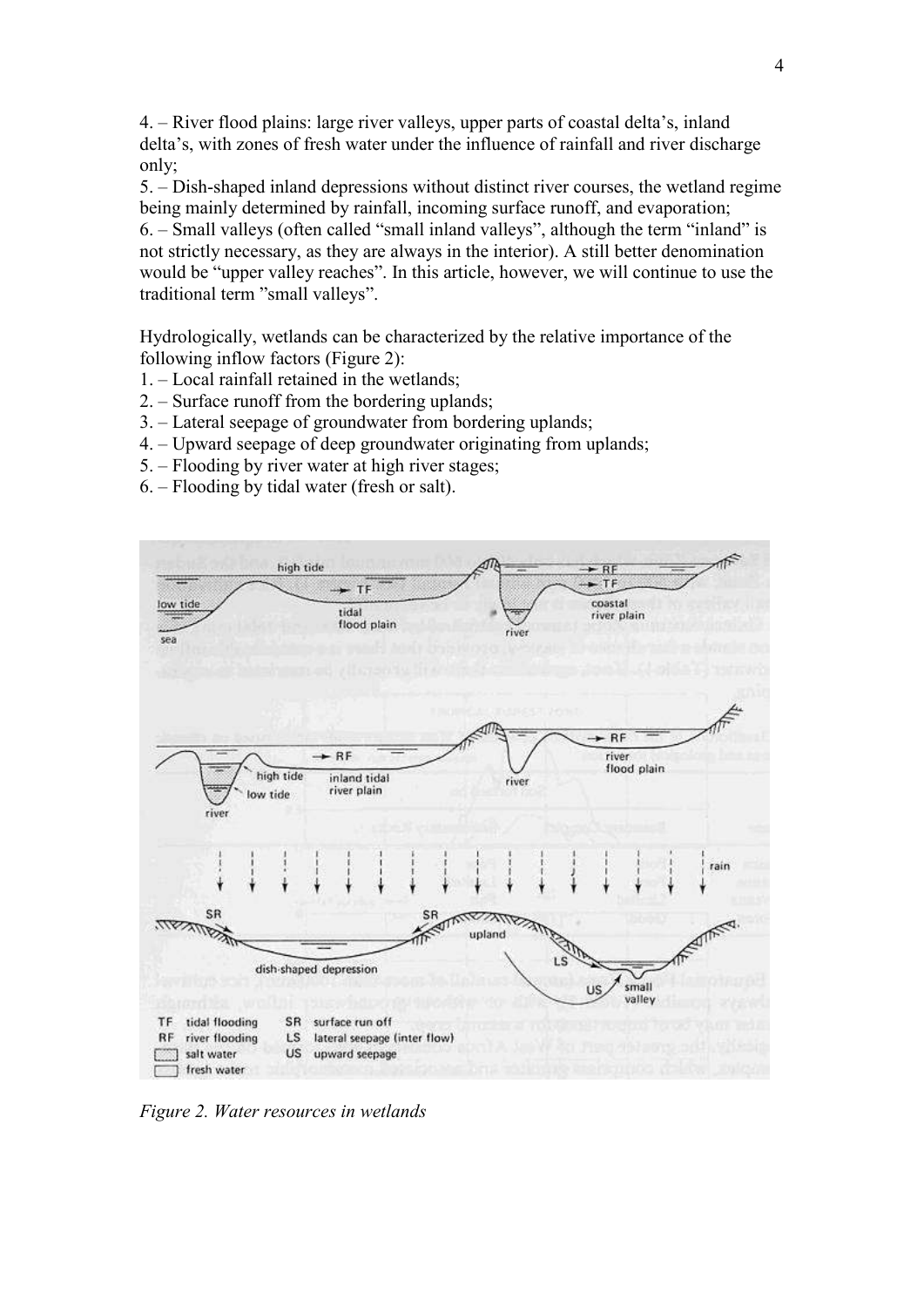#### **2.2 Hydrology of small valleys**

Figure 3 summarizes the sources of water in a small valley where the traditional water management for rice (random small basins) is practiced. The figure shows the sources to be local rainfall and the upward seepage of groundwater, but that flooding and surface runoff also occur.



*Figure 3. A small valley, with traditional random basins, and its water resources* 

In a small valley, flooding from the main valley rivulet cannot be regarded as a positive source of water. Such floods are strongly correlated with brief periods of high-intensity rainfall, and are therefore flashy, unreliable, and more of a liability than an asset. This is in contrast to floods in river flood-plains, where the flood correlate with average rainfall over a longer period, and therefore constitute a more steady and reliable source of water.

 Nor can surface runoff from the uplands be regarded as a positive source of water in the valleys. On the contrary, when runoff occurs after periods of high rainfall intensity, it is damaging rather than beneficial.

 Figure 4 shows typical runoff hydrographs of small valleys in the Sahel/Sudan Savanna Zones, the Guinea Savanna Zone (with and without groundwater inflow) and the Equatorial Forest Zone.

 The inflow of groundwater depends on the hydrogeology of the surrounding uplands. If this is favorable and rainfall is sufficient, groundwater inflow can be significant and will constitute a steady and dependable source of water. If not, local rainfall will be the only important inflow factor.

#### **2.3 Small valleys, their climate and geology**

Inflowing groundwater will play only a minor role in zones with low rainfall, as in the Sahel Savanna Zone – which has only 400 to 600 mm annual rainfall – and in the Sudan Savanna zone with 600 to 1000 mm annual rainfall (Figure 1).

 In the Guinea Savanna Zone (annual rainfall between 1000 and 1600 mm), rice cultivation stands a fair chance of success, provided that there is a considerable inflow of groundwater (Table 1). If not, agriculture will generally be restricted to vegetable cropping.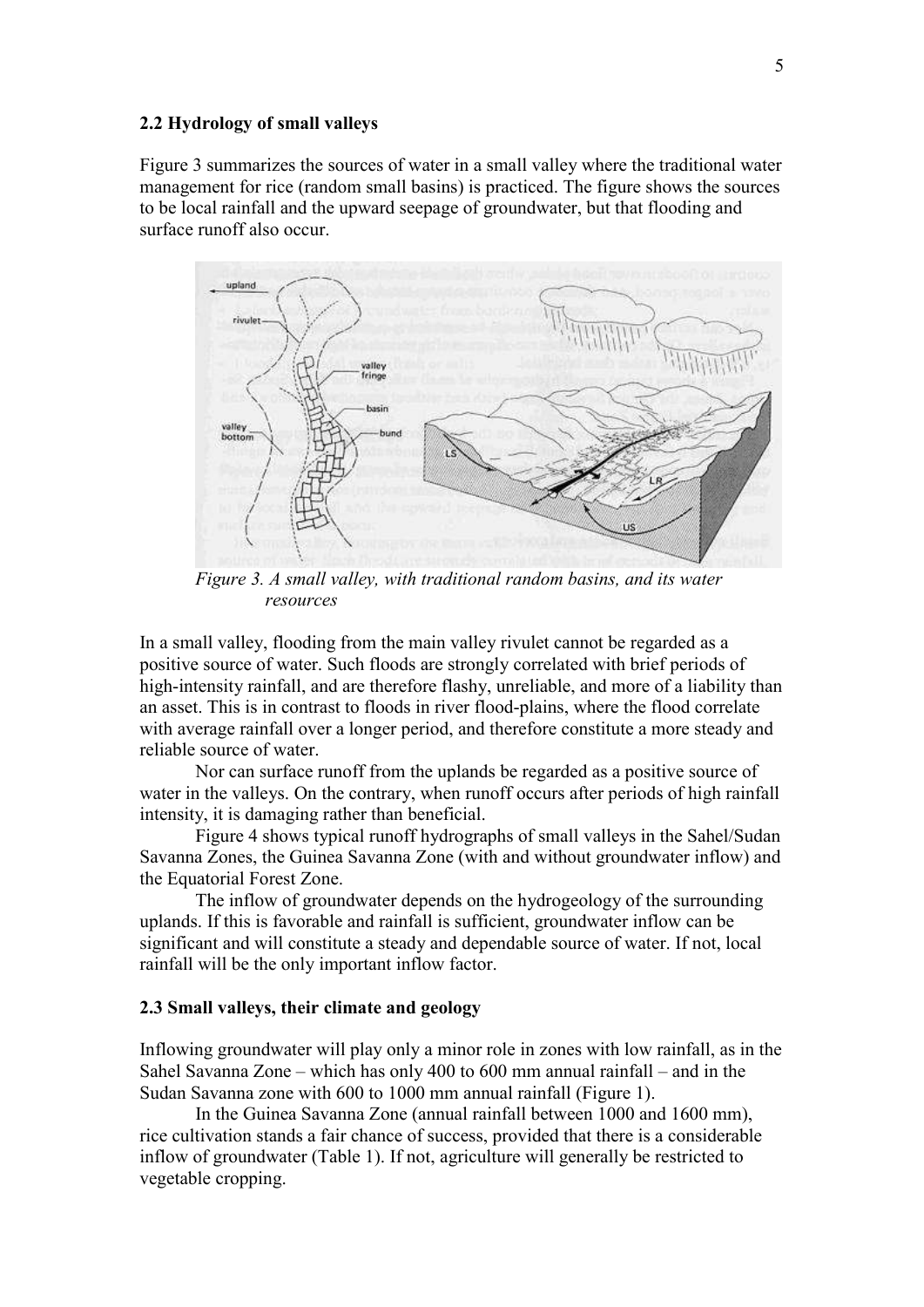

 Figure 4. Typical stream-flow hydrographs of small valleys in various climatic zones, with or without groundwater inflow (seepage).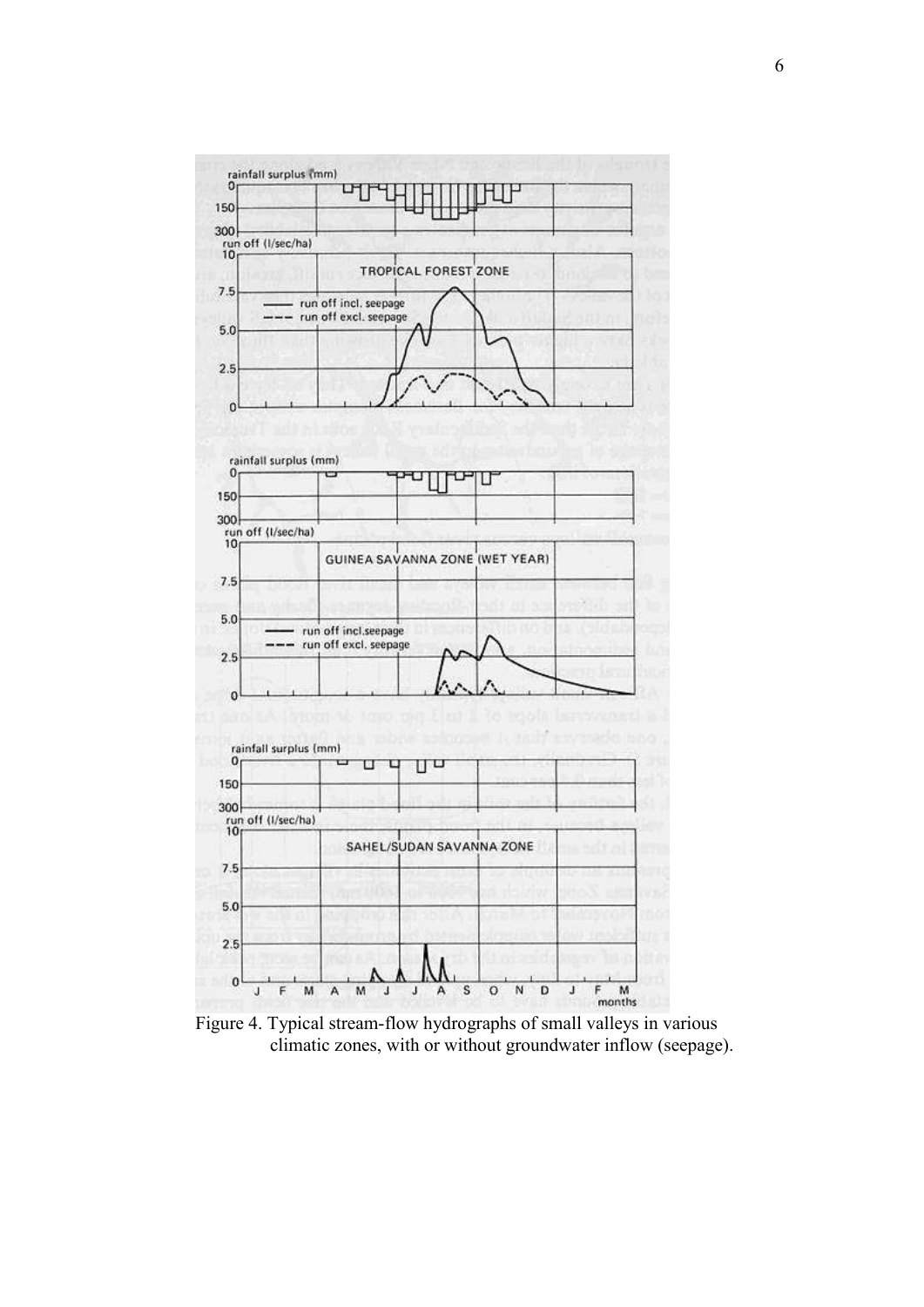| Climatic Zone                                                              | Soil formed on                  |                                 |  |
|----------------------------------------------------------------------------|---------------------------------|---------------------------------|--|
|                                                                            | Basement complex                | Sedimentary rocks               |  |
| Sahel Savanna<br>Sudan Savanna<br>Guinea Savanna<br><b>Tropical Forest</b> | Poor<br>Poor<br>Limited<br>Good | Poor<br>Limited<br>Fair<br>Good |  |

*Table 1. Classification of the rice cultivation potential of West Africa's Sub-Saharan small valleys based on climatic zone and geological formation* 

In the Equatorial Forest Zone (annual rainfall more than 1600 mm), rice cultivation is always possible, with or without groundwater (table 1), although the groundwater may be of importance for a second crop.

 Geologically, the greater part of Sub-Saharan West Africa consists of soils formed on the Basement Complex, which comprises granites and associated metamorphic rocks (gneiss and schists) of Pre-Cambrian age. The presence of highly transmissive aquifers in these regions is not likely.

 A higher transmissivity (the product of hydraulic conductivity and depth of the aquifer) indicates a greater availability of groundwater to the valley-bottom. Also a higher transmissivity is positively correlated to a higher ratio of upland to lowland, because it reduces surface run-off, erosion and subsequent grinding out of the valleys. The higher ratio increases the availability of groundwater, as the catchment area is relatively larger. Therefore, in the Sudan and Guinea Savanna Zones, small valleys on the Sedimentary Rocks have a higher potential for rice growing than those on the Basement Complex, to compare the extremes.

 All the soils are strongly weathered and leached. They all have a low fertility, although there is a slight tendency for the Basement Complex soils in the Sahel Savanna zone to be more fertile than the Sedimentary Rock soils in the Tropical Forest zone. The lateral seepage of groundwater into the small valleys is sometimes associated with toxic concentrations of iron.

### **2.4 Agriculture: small valleys versus river flood-plains**

The dividing line between small valleys and small river flood-plains can be drawn on the basis of the difference in their flooding regimes: flashy and unreliable versus steady and dependable, and on the differences in their longitudinal slopes. In the processes of erosion and sedimentation, and in soil fertility – all these differences leading to different agricultural practices.

 The small valleys of Sub-Saharan West Africa typically have a longitudinal slope of 0.5 to 1.5% and a transversal slope of 2 to 3% or more. As one travels down a small valley, one observes that it becomes wider and flatter as it joins other small valleys (Figure 5). Gradually, the small valley changes into a river flood plain, which has a slope of less than 0.5%

 In general, the fertility of the soils in the flood-plains is somewhat better than in the small valleys, because in the flood-plains there is a net sedimentation of soil particles, whereas in the small valleys there is a net erosion.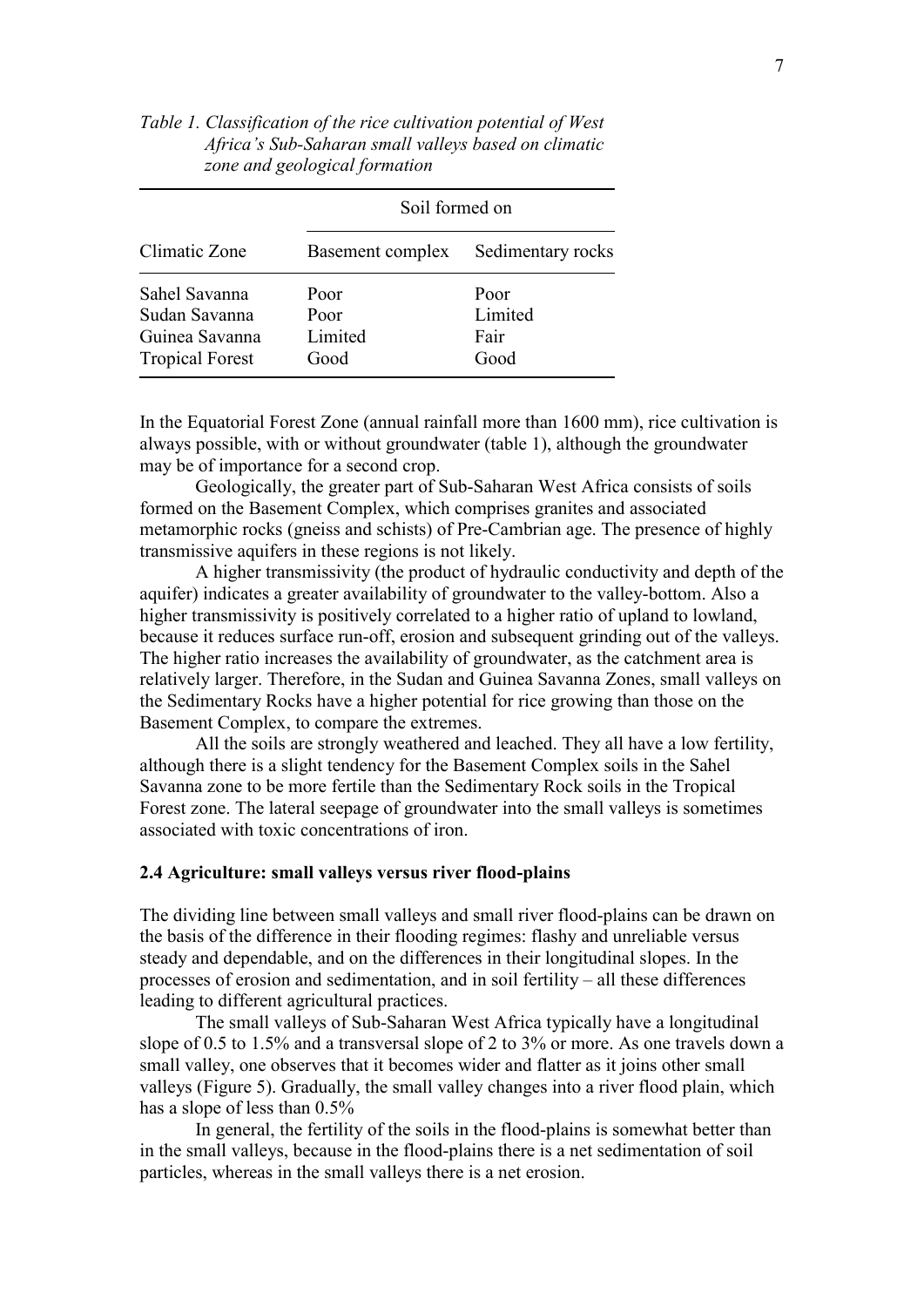

*Figure 5. Delimitation of small valleys and river flood-plains* 

Figure 6 presents an example of farm activities in villages along a small valley in the Guinea Savanna zone, which has 1000 to 1600 mm annual rainfall and a distinct dry period from November to March. After rice cropping in the wet season, the small valley retains sufficient water (supplemented by groundwater from the uplands) to permit the cultivation o vegetable during the dry season. As can be seen in the figure, peak labor requirements occur from May to July, when upland cropping starts and at the same time the lowland vegetable mounds have to be leveled and the rice-fields prepared. Another period of peak labor occurs from November to January, when upland crops and rice are harvested and the mounds for lowland vegetable have to be made (Photo 2).



*Photo 2. Mounds prepared for vegetable crops in a small valley*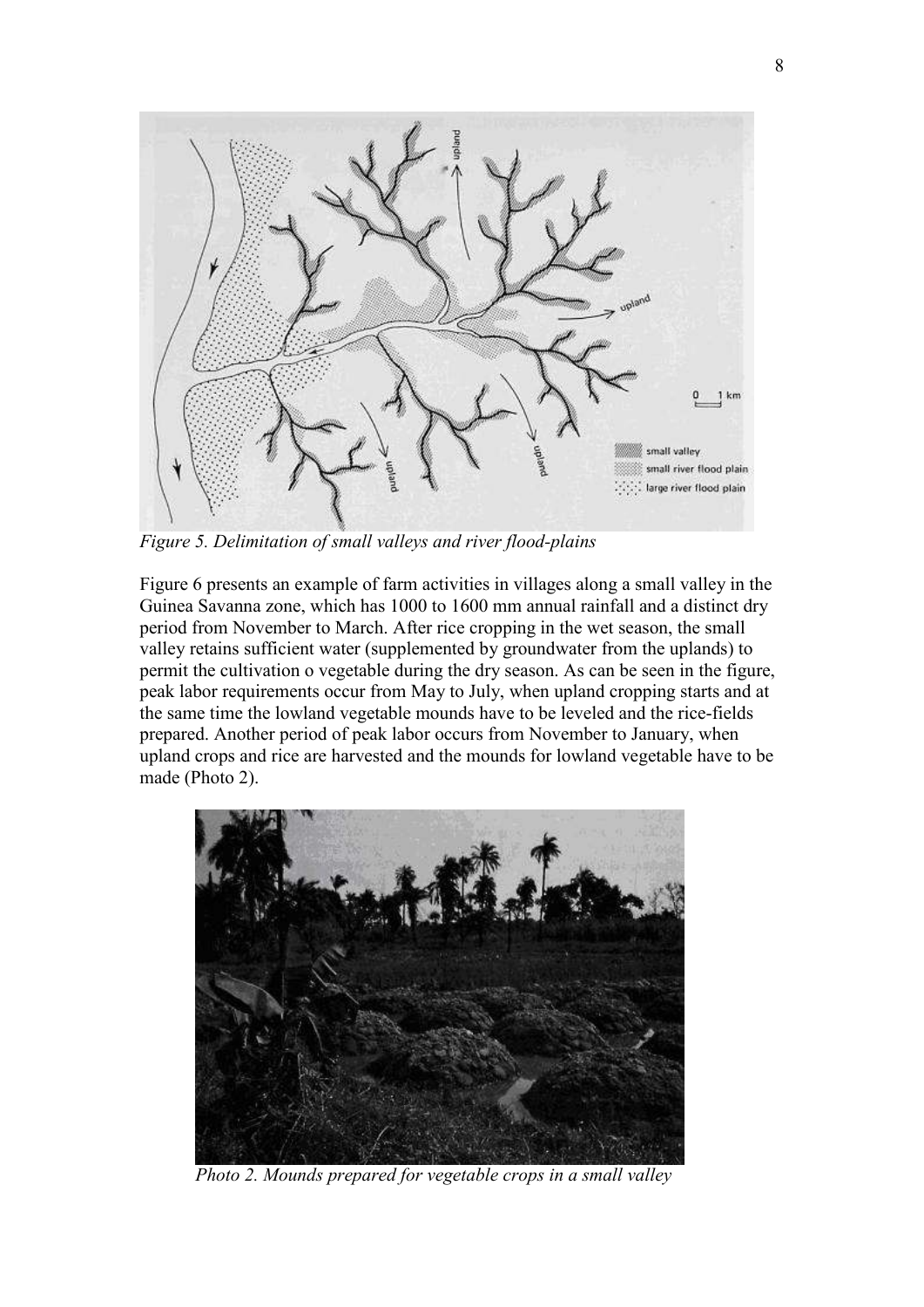

*Figure 6. A cropping calendar*

As upland cropping has the farmer's priority, rice in the small valleys is usually transplanted rather late. As can be imagined, working in the swamps of the valley bottoms is arduous and carries with it the risk of water-borne diseases such as malaria and bilharzia. In the flood plains of small and large rivers, rice is transplanted earlier, because this work must be completed before the high flooding begins. In contrast, in the small valleys, it is not uncommon for farmers to transplant rice seedlings that are 3 to 4 months old.

 Usually, vegetables are not cultivated on the flood plains because there are flood hazards during the rainy season and a lack of water during the dry season, unless the plains are irrigated. The irrigation potential in the flood plains is higher than that in the small valleys (Table 2), but dry-season irrigation and cropping in the flood plains could conflict with the traditional grazing by nomadic herds.

 In the Sahel and Sudan Savanna zones, the small valleys have less agricultural potential than the flood plains (Table 2), because the small valleys have no dependable water supply. Hence, the development of small valleys for intensive rice cultivation stands a better chance in the Guinea Savanna and Tropical Forest zones than in the other two zones.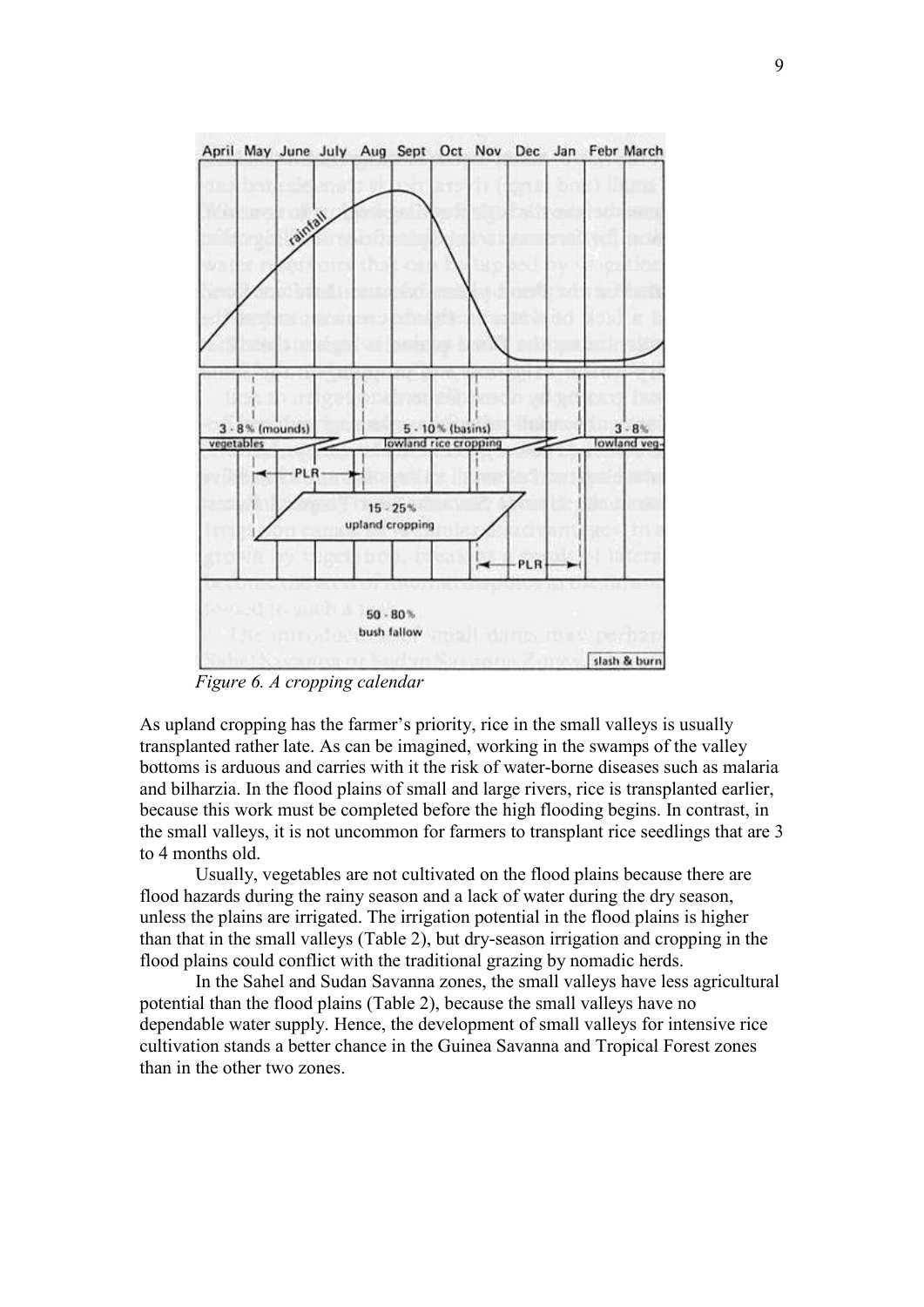| Characteristic           |                                            | Small valleys                 | Flood plains                      |  |
|--------------------------|--------------------------------------------|-------------------------------|-----------------------------------|--|
| Land slope               |                                            | $> 0.5\%$                     | ${}_{\leq 0.5\%}$                 |  |
| Length of valley stream  |                                            | $< 10 - 25$ km                | $> 10 - 25$ km                    |  |
| Dominant source of water |                                            | Flooding                      | Local rainfall $+$<br>Groundwater |  |
| Transport of soil        |                                            | Net erosion                   | Net sedimentation                 |  |
| Soil fertility           |                                            | Poor                          | Medium                            |  |
|                          |                                            | Agricultural potential        |                                   |  |
| Season                   | Zone                                       | Small valleys                 | Flood plains                      |  |
| Rainy                    | Sahel+Sudan                                | Grazing                       | Grazing                           |  |
|                          | Savanna                                    | Water reservoir               | Flood-recession<br>Cropping       |  |
| Rainy                    | Guinea Savanna +                           | Late rice                     | Early rice                        |  |
|                          | <b>Tropical Forest</b>                     | Vegetables                    | (deep water rice)                 |  |
| Dry                      | Sahel+Sudan                                | Grazing                       | Grazing                           |  |
|                          | Savanna                                    | Water reservoir<br>Vegetables |                                   |  |
| Dry                      | Guinea Savanna +<br><b>Tropical Forest</b> | Vegetables                    | Grazing<br>Irrigated crops        |  |

*Table 2. Summary of the characteristics and agricultural potential of small valleys and river flood-plains*

# **3. Water-management systems**

When people speak of agricultural water-management systems in small valleys, they often think first of small dams in the higher parts of the valleys to form water reservoirs that can be tapped by irrigation canals along the foot of the upland. Such combinations of dams and reservoirs, however, have certain disadvantages:

1. – They cause a loss of agricultural land;

2. – Their storage volume is small compared with the total volume of rainfall, runoff, and groundwater inflow; hence they do little to attenuate floods and their contribution to irrigation is small;

3. – They may be a source of water-related diseases;

4. – The creates problems of operation and maintenance;

5. – They cause costs to be incurred by the farming communities – costs, which they cannot repay or which make them dependent on external agencies.

Irrigation canals have similar disadvantages. In addition, they can easily become overgrown by vegetation, break as a result of lateral runoff, and their management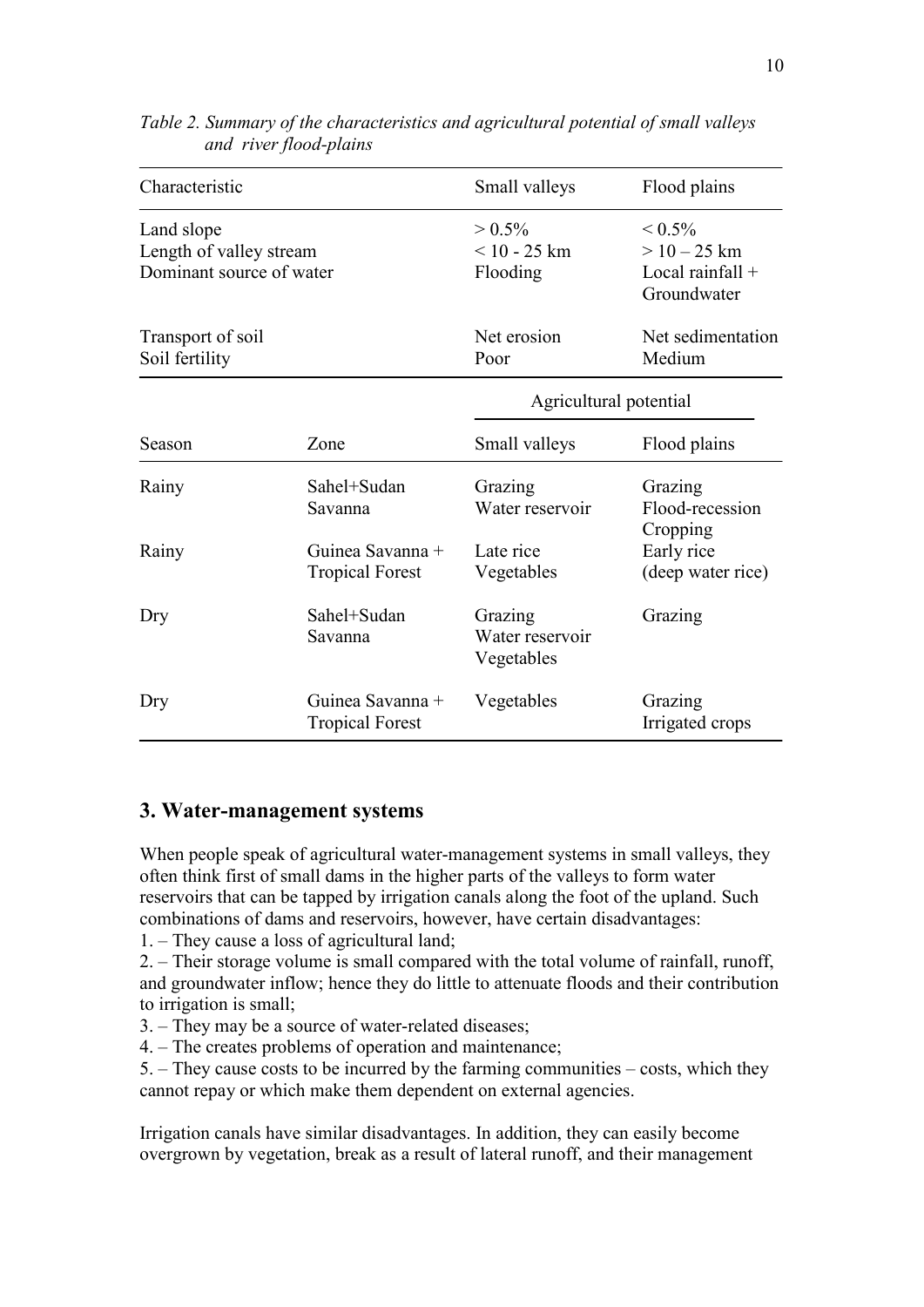may become the seed of internal disputes in the farming community, because it is not accustomed to such a task.

The introduction of small dams may perhaps be beneficial in some places in the Sahel Savanna or Sudan Savanna zones, where they could provide water for households (drinking, cooking, washing), for animals, and for garden crops. Irrigation canals would then not be needed. The water stored in the reservoirs, however, would probably not last the entire dry season, in which case the traditional system of manually dug wells may be more effective for such water supplies.

In the Guinea Savanna and Equatorial Forest zones, the combination of dams and irrigation canals does not seem necessary, because the rainfall is sufficient to permit the cultivation of rain-fed rice or vegetables during the dry season and, for reasons explained before, irrigation during the dry season would be largely confined to the river flood-plains.

It would thus appear that the water management in small valleys during the rainy season should primarily be a matter of on-farm water conservation and smallscale drainage control or flood protection.

For rice cultivation in small valley-bottoms during the rainy seasons, the following systems of small-scale water management have been indentified: 1. – The traditional random-basin system (widely practiced)

2. – The central-drain system (sometimes used in the humid tropics);

- 3. The interceptor-canal system (not often applied);
- 4. The head-bund system (sometimes applied in the Savanna zones);

5. – The contour-bund system (not often applied).

### **3.1 The traditional random-basin system**

In the traditional water-management system for rice, small bunds divide the valley bottom and some parts of the valley fringes into approximately rectangular plots (Figure 3). Those bunds that run approximately parallel to the valley axis sometimes form an almost continuous (though not straight) line, which tends to follow the topographic contour lines. In general, however, the bunds give the impression that they have been made at random.

 Within the plots, rice is transplanted on ridges of variable height. Sometimes the ridges are absent. Land leveling within the plots is of varying quality, but because the plots are in principle horizontal, they can be called level-basins. When necessary for water control, the bunds are opened to let water in or drain it off.

 In the Equatorial Forest zone, where rainfall is plentiful, bunding is sometimes only rudimentary or not done at all, because water need not be conserved on the fields and drainage need not be restricted.

 As the farmers have an intimate knowledge of the water regime in their rice plots and adapt their cultural practices accordingly, it will be difficult to develop and alternative water-management system that would be superior to the traditional system and at the same time attractive to the farmers. Also, the alternative system would have to be applied in conditions that vary from valley to valley. This makes it difficult to devise a standard system that would be generally applicable and effective.

### **3.2 The central-drain system**

The central drain system (Figure 7) is sometimes applied in small valleys in the Equatorial Forest zone where rainfall is high (e.g. in Sierra Leone). The advantage of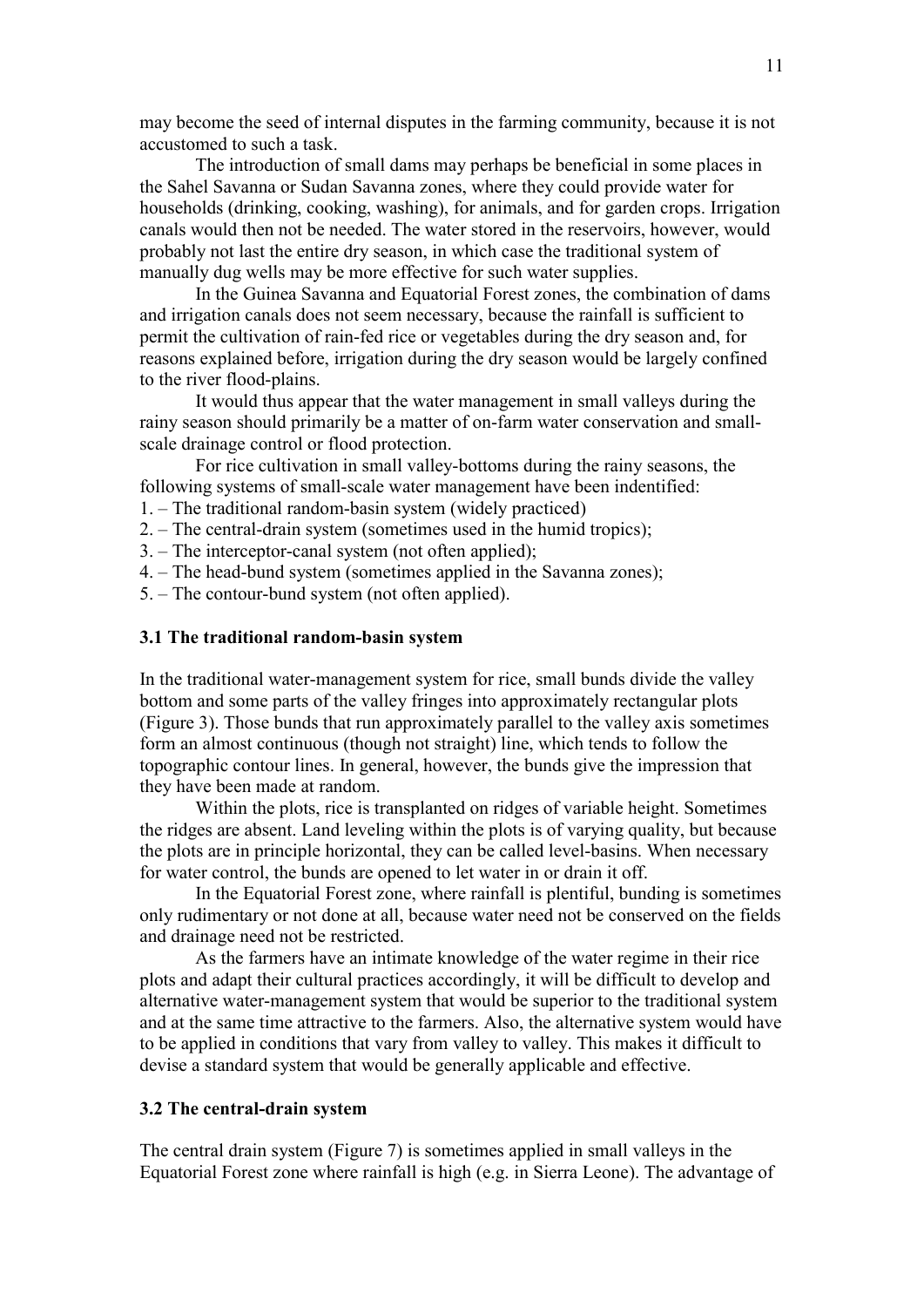this system is that the valley bottom is provided with an improved drainage outlet, so that the water levels in the rice fields, especially those near the central drain, can be controlled at a lower level. Possible disadvantages of the system are:

1. – The central drain may require a large cross-section, which constitutes a considerable investment and a loss of cultivable land;

2. – If there are no bunds around the rice fields, the drain may cause a shortage of water during dry spells or at the end of the rainy season;

3. – The drain may increase flood hazards downstream;

4. – The drain may require considerable maintenance, which would necessitate cooperation between the members of the different villages along the valley; there are indications that farmers are not ready to perform the required maintenance because apparently they do not consider the system an improvement. Photo 1 shows a central drain in which rice is planted!



#### **3.3 The interceptor-canal system**

The interceptor canal is a channel dug along the valley fringe (Figure 8). At regular intervals along the rivulet, contour drains lead the axial runoff from the rivulet to the canal. The canal also intercepts the lateral runoff from the uplands. Along the canal, take-off structures or small spillways distribute the water over the traditional rice basins.

 During periods of high rainfall, the interceptor canal system distributes the water over the entire width of the valley. As a result, extra water is being conserved, axial runoff through the rivulet is reduced, erosion hazards are diminished, and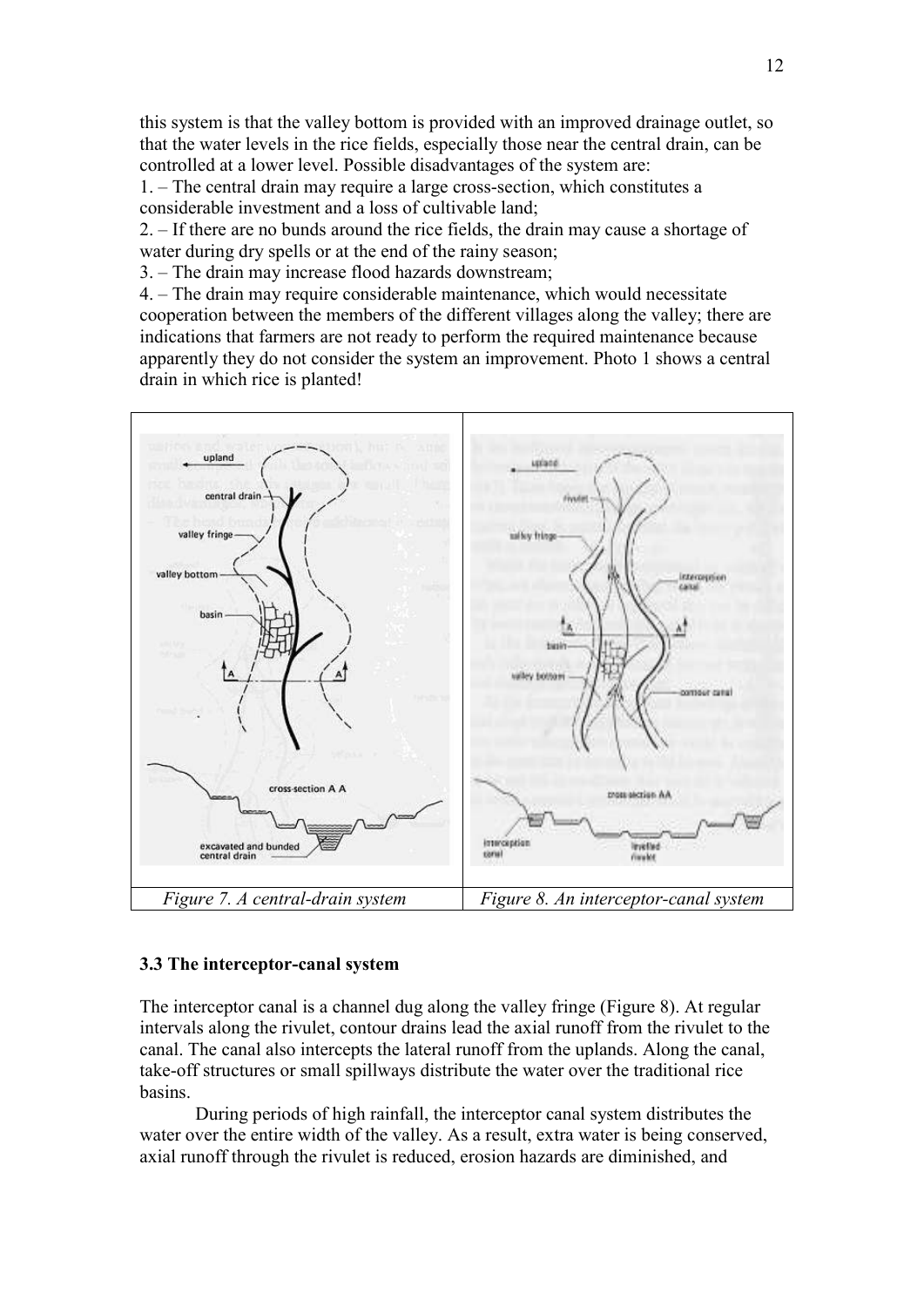floodings downstream decrease. Also, the paddy fields are better protected from any rapid inflow of water from the rivulet and from lateral runoff from the uplands. During dry spells in the rainy season, the interceptor-canal system can bring to the rice fields the base flow in the rivulet, which consists of the tail recession of the surface runoff and the continuous groundwater inflow.

 On account of these effects, more rice fields than otherwise can be brought under cultivation and their yields are probably better. Disadvantages of the system may be:

1. – In dry years, the total runoff will be small and the extra gain of water may be insignificant;

2. - In wet years, the extra conservation of water in the rice fields may be unnecessary and the system loses its significance;

3. – The drains and canals require frequent maintenance, which may not be acceptable to the farmers;

4. – The distribution of water over the spillways of the interceptor canal and into the traditional rice basins requires careful management by the farmers, who may not be in a position to provide it;

5. – The contour drains and the interceptor canal cause a loss of land;

6. – There is a risk of landslides along the interceptor canals.

#### **3.4 The head-bund system**

In the head-bund system, a series of head bunds are built across the rivulet, so that behind the bunds the water level in the rivulet is raised and small storage reservoirs or ponds are created (Figure 9). Contour canals lead the water from the reservoirs to the valley fringes. Further, the head-bund system works in much the same way as the interceptor-canal system. The characteristics, advantages, and disadvantages of the two systems are therefore much alike, the main difference between the two being the presence of the ponds.

Hydrologically, the pond may have a few advantages – such as flood attenuation and water conservation – but because the storage of water in the ponds is very small compared with the total inflows and with the storage facilities in the traditional rice basins, the advantages are small. There are however, a number of disadvantages:

1. – The head bunds require additional investment, maintenance and operational care;

2. – The ponds behind the bunds may silt up

3. – During periods of peak discharge in the rivulet, the head bunds may erode and collapse

4. – The ponds cause extra loss of land

5. – The ponds may be a source of water-related disease.

There are indications in some valleys in the Sudan and Guinea Savanna zones that the farmers do not maintain the head-bund system as would be technically desirable. Perhaps the system does not yield them sufficient benefit to offset the additional labor required for its upkeep. Also, the ponds may give rise to clashes between the villagers and the roaming cattle herdsmen attracted to these ponds.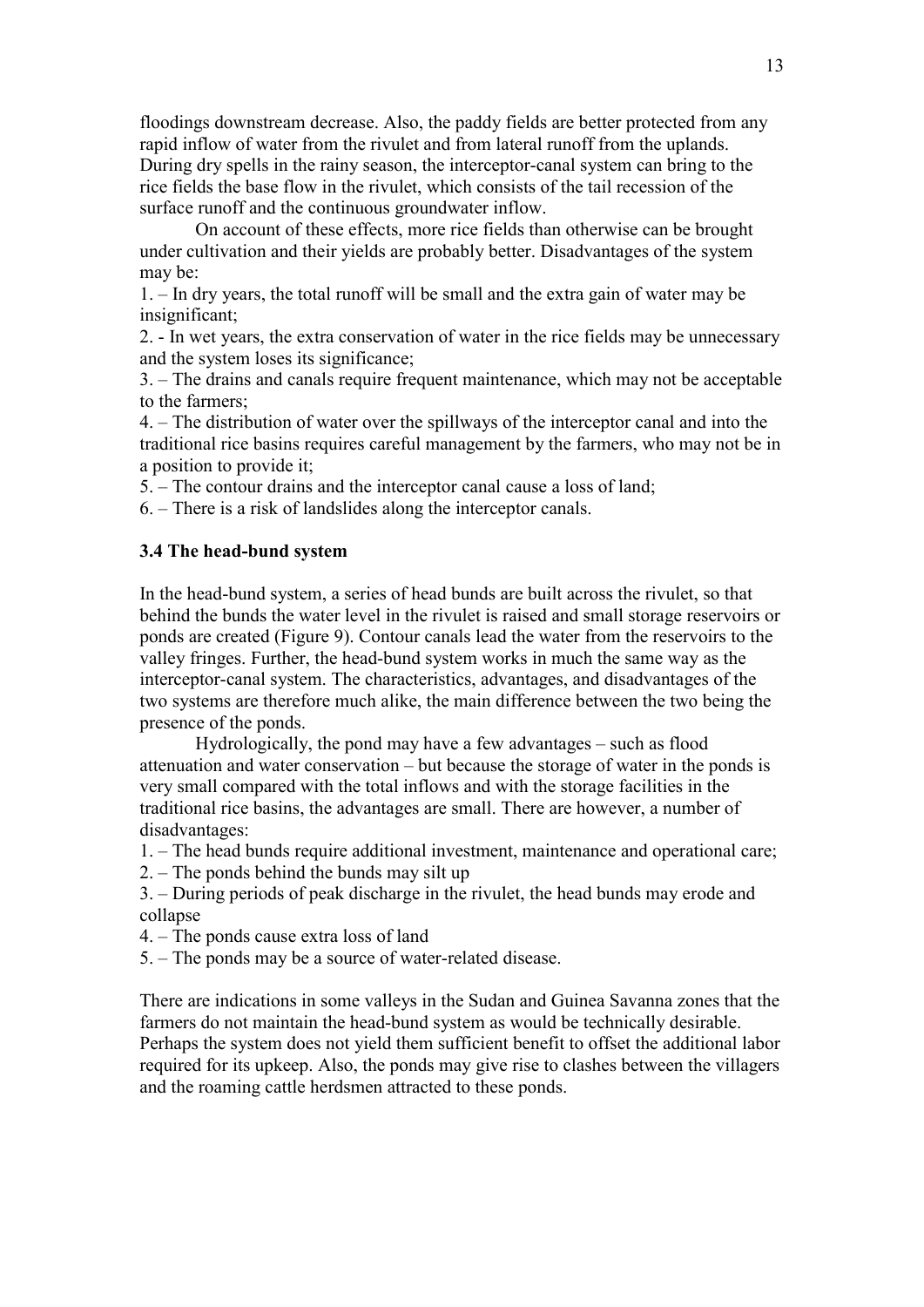

#### **3.5 The contour-bund system**

The contour-bund system consists of a number of bunds laid across the valley rivulet, following from there the contour line of the valley (Figure 10). Parallel to the bunds, the soil surface is horizontal. Perpendicular to the bunds some land leveling may be required. One thus obtains flat, terraces parcels. The rivulet will have disappeared. The bunds are spaced at a distance corresponding to the usual width of the traditional rice basins or somewhat wider, depending on the longitudinal slope, the amount of land levelling required, the exposure of infertile soil by this levelling, and the water depth needed on the field.

To drain the terraces at the end of the growing season so as to promote the ripening of the crop and to facilitate harvest operations, each terraced parcel is provided with an outlet or spillway to the next parcel. These outlets also prevent the occurrence of high water levels during periods of high rainfall. If, in the downstream parcels, the flow from terrace to terrace becomes to great or lasts too long, interceptor canals can be dug along the valley fringes to alleviate the problem. The canals will ultimately carry the drainage water to the main stream in the lower and wider part of the valley, where other valleys join and the canals can no longer follow the valley fringes. In the terraces the land may be ridged for rice cultivation, but often ridging is not needed. Also temporary mounds for the cultivation of dry-season crops may or may not be formed between the bunds.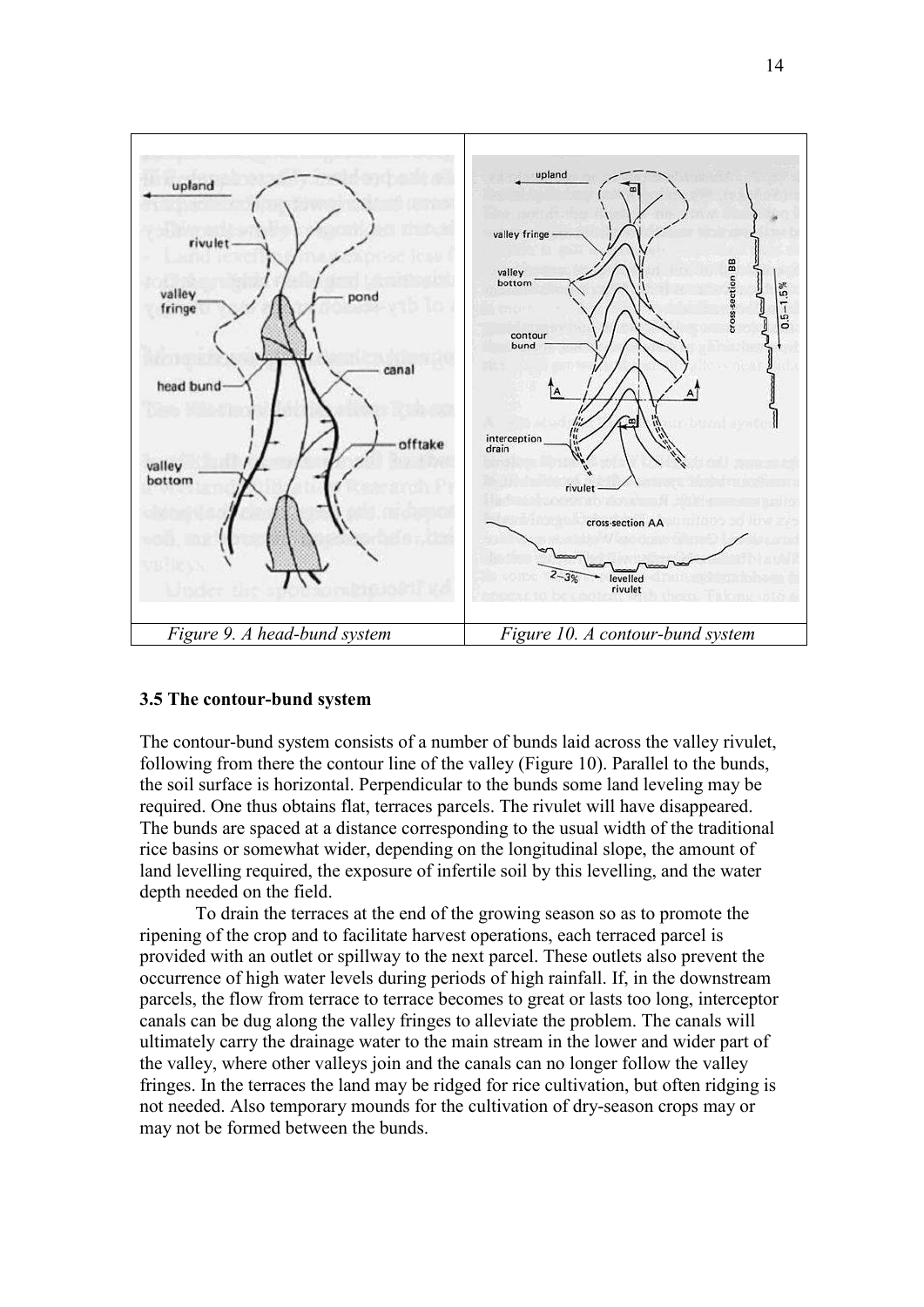The advantages of the contour-bund system are:

1. – Water can be conserved in the terraces to overcome dry spells during or at the end of the rainy season

2. – More water can be diverted towards the fringe ends of the terraces so that these can become more productive

3. – During rainy periods, water can be temporarily stored in the terraces so that peak runoffs are reduced, floodings are better controlled, and erosion hazards are decreased 4. – The land levelling can be done by oxen traction or by tractors.

Possible disadvantages of the contour-bund system are:

- 1. Farm plots may have to be re-allocated
- 2. The bunds, spillways, and terraced fields have to be maintained
- 3. Disputes may arise about the overflow levels of the spillways
- 4. Land leveling may expose infertile soil
- 5. Other disadvantages, like those of the interceptor-canal system may exist.

# **4. Monitoring water-management systems**

## **4.1 The Wetland Utilization Research Project (WURP)**

In 1982, the International Institute of Tropical Agriculture (IITA) in Nigeria started a Wetland Utilization Research Programme (WURP). WUR's objective is to develop suitable technologies (i.e. adoptable within the existing farming systems) of water, soil and crop management for the more intensive utilization of the West African small valleys.

 Under the sponsorship of the Netherlands Directorate General for International Cooperation (DGIS), WURP is being assisted by ILRI (on water management aspects), the Royal Tropical Institute (KIT) on socio-economic aspects, and by the Soil Survey Institute (STIBOKA) on pedological aspects. Under Phase I, an inventory of published work on wetland utilization was completed. Much of the information used in this article was derived from that inventory.

Phase II, which was launched in 1985, consisted of soil, hydrological, agronomic, and socio-economic surveys of selected benchmark sites in Bida (Nigeria) and Makeni (Sierra Leone). These surveys have also been documented.

Phase III will include crop-husbandry trials (on rice, grain, legumes, and vegetables), water and soil management trials, and the monitoring of farming systems, socio-economics, and hydrology.

# **4.2 Hydrological monitoring**

Under the hydrological monitoring programme, the different water-control systems described earlier will be monitored. The contour-bund system will be established, if possible with the cooperation of the farming community. Research on the water balances of the bunded rice fields will be continued. The hydrological model presented by Gunneweg (1985) at the International conference on Wetlands and Rice in Sub-Saharn Africa, organized by IITA at Ibadan, Nigeria, will be further tested. Table 3A and 3B present some results of the model studies.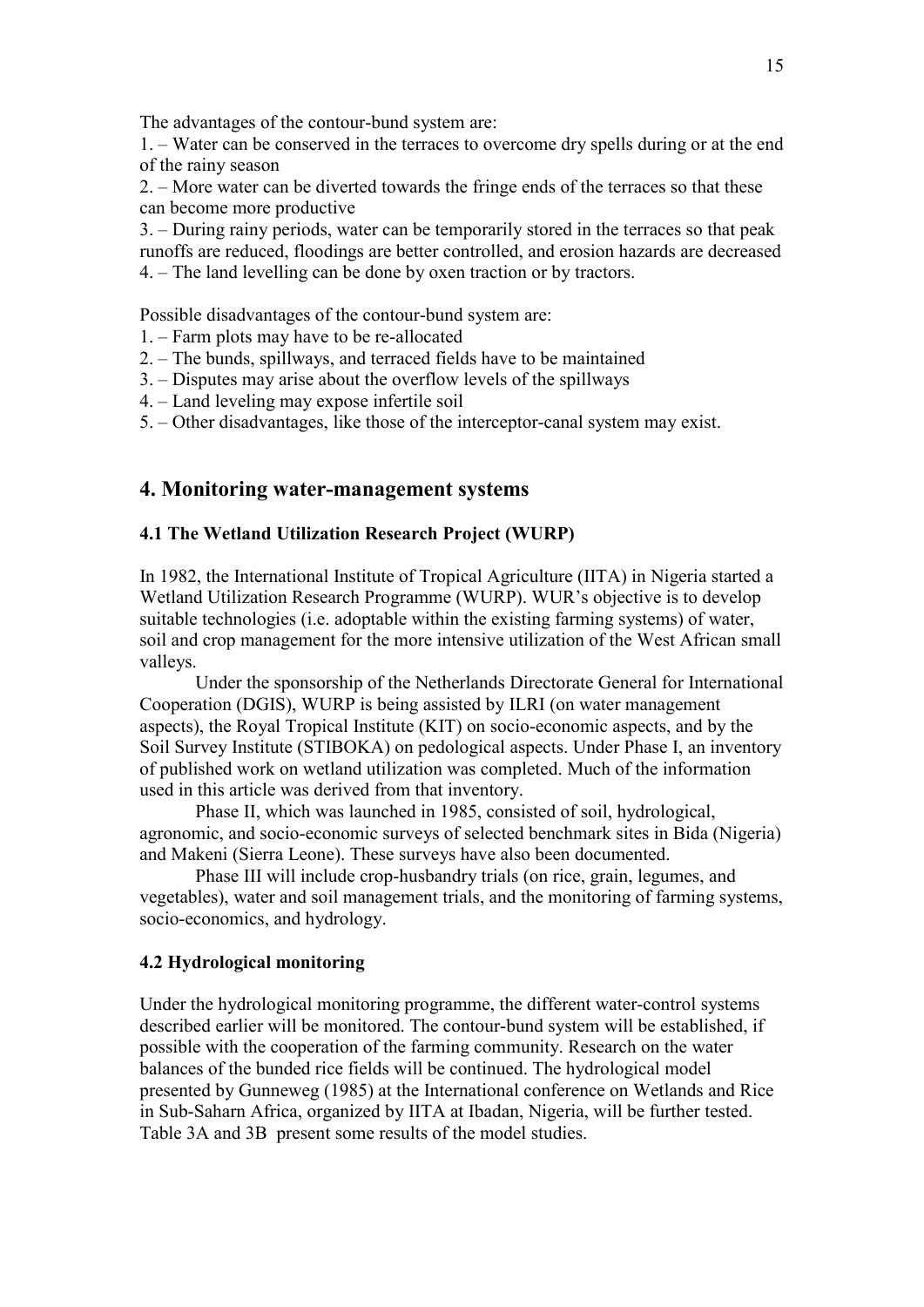| General                                                                      | Total                       | Ratio of           | Average           | Runoff            |
|------------------------------------------------------------------------------|-----------------------------|--------------------|-------------------|-------------------|
| Rainfall-runoff                                                              | rainfall                    | upland to          | runoff            | duration $*)$     |
| studies                                                                      | (mm)                        | lowland            | $\frac{1}{s}{ha}$ | (days)            |
| Bida (wet year)<br>Bida (dry year)<br>Makeni (wet year)<br>Makeni (dry year) | 1600<br>800<br>3600<br>2800 | 20<br>20<br>4<br>4 | $\theta$<br>4     | 200<br>225<br>175 |

Table 3A Some results of the hydrological model studies

\*) from rice fields with 15 cm bunds, including groundwater contribution

|        | Groundwater  | Probability of exceedance $(\% )$ |     |     |                  |
|--------|--------------|-----------------------------------|-----|-----|------------------|
|        | contribution | 50                                | 80  | 90  | 95               |
|        |              |                                   |     |     |                  |
| Bida   | included     | 210                               | 90  |     | 0                |
| Bida   | excluded     | 80                                | 40  |     | $\left( \right)$ |
| Makeni | included     | 280                               | 250 | 235 | 225              |
| Makeni | excluded     | 230                               | 205 | 195 | 185              |
|        |              |                                   |     |     |                  |

Table 3B Number of days with fully saturated soil in bunded rice fields

As can be seen from the tables, the quantity of groundwater contributed to the moisture content of the rice fields is much more pronounced in Bida than in Makeni. This is because the aquifers near Bida are larger and have a higher transmissivity, being found in Sedimentary Rocks, whereas thos in Makeni are in the Basement Complex. The runoff duration in Bida in a wet year is nearly the same as in Makeni and it is even higher than in Makeni in a dry year, although the rainfall during a wet year in Bida is still considerably less than during a dry year in Makeni. Similarly, it can be seen that during a wetter than average year in Bida (probability of exceedance less than 50%) the number of days with fully saturated soil in bunded rice fields is more than 200, not much different from the number of days in Makeni. In a dry year, however, this number becomes very small for Bida, indicating that rice cultivation there will be unrewarding. This corresponds with observations that, in dry years, rice is not grown in small valleys near Bida.

# **4.3 A case study of the contour-bund system**

During Phase II of WURP, a trial was made with the contour-bund system in the small valley of Rogbom, near Makeni, Sierra Leone. The valley lies in the Equatorial Forest Zone and has about 3000 mm annual rainfall, but the rainy season is restricted from May to December.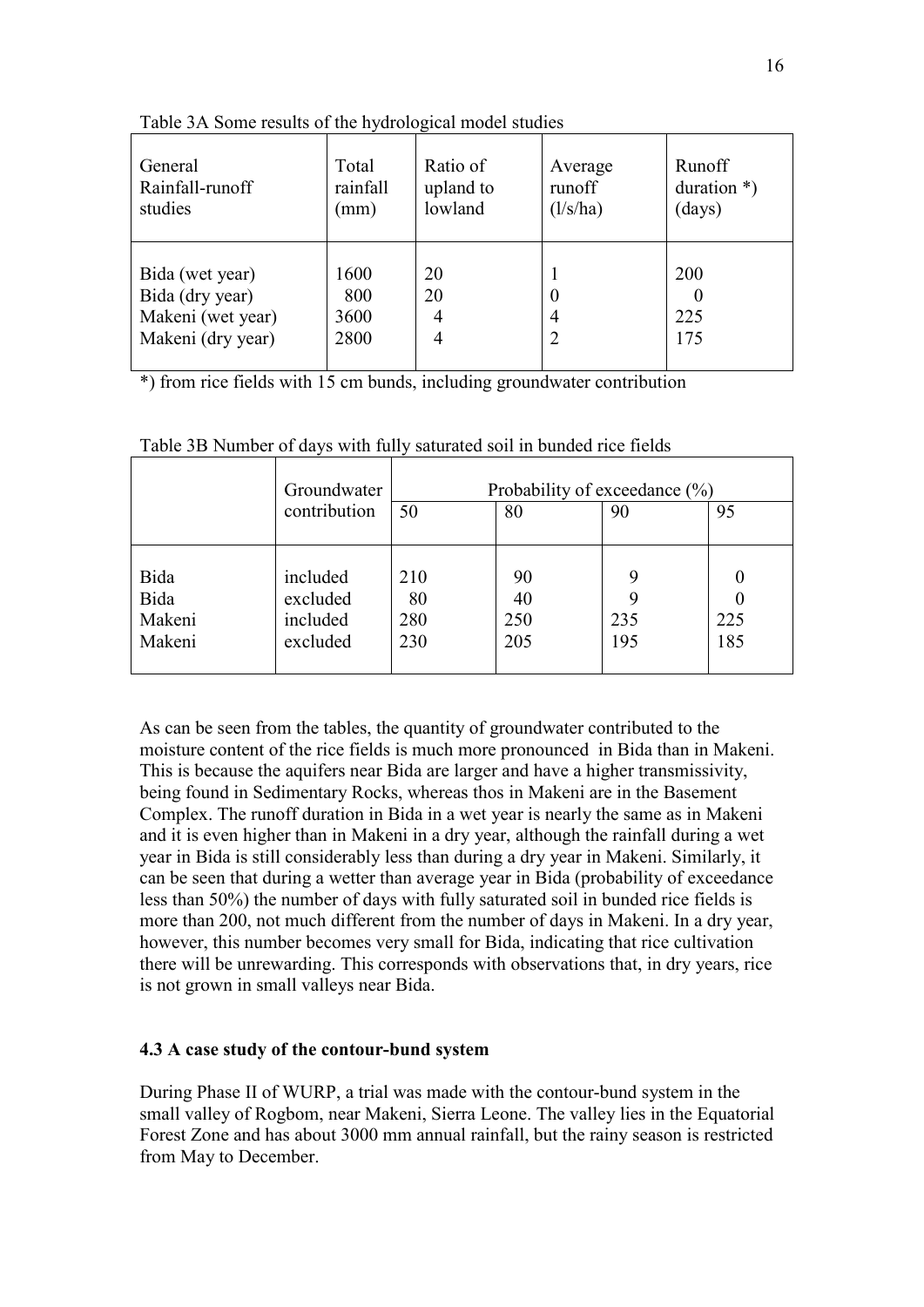Rice is a staple food in Sierra Leone, and the small valleys are intensively used for this crop. There is little water control and even the random-basin system is absent. In some valleys, central-drain systems have been introduced, but the farmers do not appear to be content with them. Taking into account that the valley swamps presently contribute about 50% of Sierra Leone's total rice production and that 33% of the rice consumed is imported, continued experimentation with water-management systems in the small valleys would appear to be justified.

 In discussion with farmers during field visits, we identified the following constraints to rice cultivation:

- Inefficient use of available water
- Poor soil fertility
- Rice diseases
- Pests (birds, monkeys, rodents)
- Weeds
- Iron toxicity
- Scarcity of labour

It was observed that rice yields in the central, wettest, part of the valley were much higher than those in its drier fringes (Table 4). This suggested that it would be worthwhile to study whether yield in the fringe lands could be increased bu introducing the contour-bund system to spread the water over the width of the valley. Not only would this practice increase the water availability in the fringe lands, it might also result in an improved control of pests (e.g. the cutting-grass, a small rodent), weeds, and iron toxicity.

| Cross-<br>Section | West<br>fringe | Centre | East<br>fringe | Average |
|-------------------|----------------|--------|----------------|---------|
|                   | 316            | 2408   | 833            | 1185    |
| $\overline{2}$    | 817            | 1629   | 150            | 865     |
| 3                 | 455            | 836    | 462            | 585     |
| 4                 | 823            | 2439   | 265            | 1175    |
| Mean              | 603            | 1828   | 428            | 953     |
|                   |                |        |                |         |

Table 4. Rice yield (paddy) of sample plots in the 1985/86 season (kg/ha)

During the dry season of1986, five contour bunds were made, covering an area of 1.5 ha. Each bund was 40 cm high and 60 cm wide at the base, and 40 cm wide at the top. Table 5 summarizes the costs of bund construction. The difference in elevation between the successive bunds was 10 cm. Thus a cascade of terrace was created. Outlets with a crest height of 15 cm were made in the bunds near the rivulet. In this small experiment, the rivulet could not be eliminated, but in a larger experiment in which the bed of the rivulet can be leveled (Figure 10), the outlets can be constructed more towards the fringes.

 During the 1986 growing season, it was proved that when the outlet gate was removed, the ponded water between the bunds could e drained in three days. After the gate had been replaced, the water could be ponded again in two days. This gives the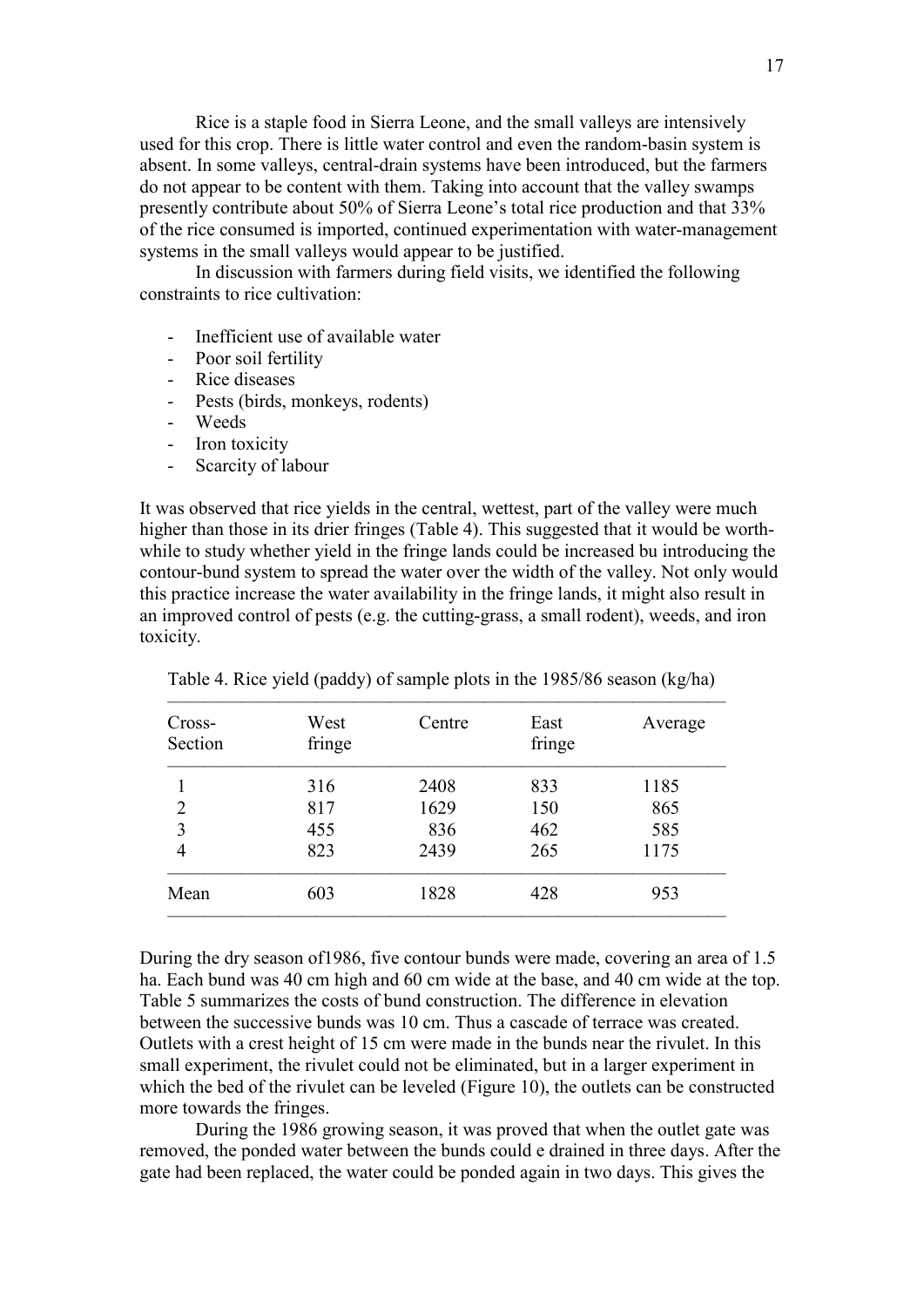farmer a certain control over the water level in his parcel, so that he can prepare the soil at his convenience and not when the rainfall dictates it. Further, it enables him to weed more efficiently and to apply fertilizer directly to the soil instead of it being dissolved and possibly washed away.

 Monitoring of the water levels in the terraced fields has shown that during the growing season the levels vary only a few centimetres, whereas outside the bunded fields they vary as much as 20 to 40 cm.

| Activity                                                    | Man-days                    | Costs in Le |
|-------------------------------------------------------------|-----------------------------|-------------|
| Surveying, pegging and supervision<br>(costs borne by WURP) |                             |             |
| Cutting bunding material                                    | 2                           | 20          |
| Constructing reinforcements                                 |                             | 50          |
| Earth moving                                                | 10                          | 100         |
| Spillways                                                   | 5                           | 50          |
| Finishing                                                   | $\mathcal{D}_{\mathcal{A}}$ | 20          |
| Total                                                       | 24                          | 240         |

Table 5. Construction costs of the contour bunds

At the time of construction, an unskilled labourer earned Le per day at the nearby gold mines. This wage formed the basis of the conversion of man-days to Le in Table 5. The official exchange rate was 5 Le to U.S. \$ 1.

The bunds cost Le 160 per ha. If the increase in rice yield is only 20% (Table 4 suggests hat a higher possible increase), this corresponds to an increase of 200 kg paddy per ha, or 40 kg milled rice per ha. At current market prices, this would amount to Le 216 per ha.

 In view of the favourable ratio between expected yield increase and construction cost, a continuation of the water-management trials and the monitoring programme can be recommended.